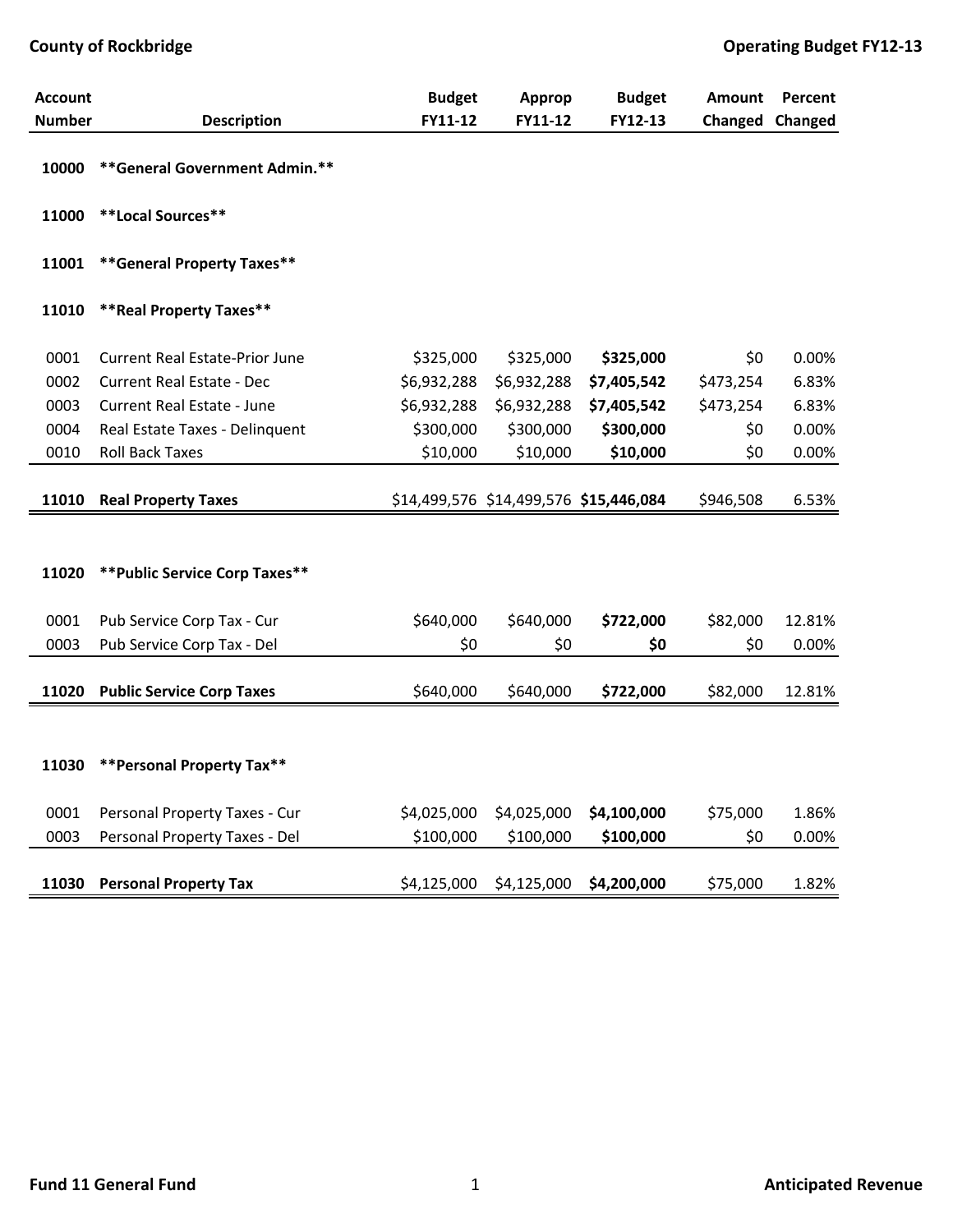| <b>Account</b> |                                  | <b>Budget</b> | Approp    | <b>Budget</b> | Amount     | Percent   |
|----------------|----------------------------------|---------------|-----------|---------------|------------|-----------|
| <b>Number</b>  | <b>Description</b>               | FY11-12       | FY11-12   | FY12-13       | Changed    | Changed   |
|                |                                  |               |           |               |            |           |
|                |                                  |               |           |               |            |           |
| 11040          | **Machinery and Tools Tax**      |               |           |               |            |           |
| 0001           | Machinery and Tools Tax - Cur    | \$285,000     | \$285,000 | \$331,000     | \$46,000   | 16.14%    |
| 0003           | Machinery and Tools Tax - Del    | \$2,000       | \$2,000   | \$2,000       | \$0        | 0.00%     |
|                |                                  |               |           |               |            |           |
| 11040          | <b>Machinery and Tools Tax</b>   | \$287,000     | \$287,000 | \$333,000     | \$46,000   | 16.03%    |
|                |                                  |               |           |               |            |           |
|                |                                  |               |           |               |            |           |
| 11050          | **Mobile Home Taxes**            |               |           |               |            |           |
|                |                                  |               |           |               |            |           |
| 0001           | Mobile Home Tax - Cur            | \$42,000      | \$42,000  | \$42,000      | \$0        | 0.00%     |
| 0003           | Mobile Home Tax - Del            | \$1,800       | \$1,800   | \$2,000       | \$200      | 11.11%    |
|                |                                  |               |           |               |            |           |
| 11050          | <b>Mobile Home Taxes</b>         | \$43,800      | \$43,800  | \$44,000      | \$200      | 0.46%     |
|                |                                  |               |           |               |            |           |
| 11060          | ** Penalties and Interest**      |               |           |               |            |           |
|                |                                  |               |           |               |            |           |
| 0001           | Penalties                        | \$150,000     | \$150,000 | \$180,000     | \$30,000   | 20.00%    |
| 0002           | Late Filing Fees                 | \$80,000      | \$80,000  | \$30,000      | $-550,000$ | $-62.50%$ |
| 0010           | Interest                         | \$90,000      | \$90,000  | \$100,000     | \$10,000   | 11.11%    |
|                |                                  |               |           |               |            |           |
| 11060          | <b>Penalties and Interest</b>    | \$320,000     | \$320,000 | \$310,000     | $-$10,000$ | $-3.13%$  |
|                |                                  |               |           |               |            |           |
|                |                                  |               |           |               |            |           |
| 11080          | ** Collection Fees **            |               |           |               |            |           |
|                |                                  |               |           |               |            |           |
| 0010           | <b>Collection Fees</b>           | \$0           | \$0       | \$0           | \$0        | 0.00%     |
| 0011           | <b>Treasurer Service Charges</b> | \$1,000       | \$1,000   | \$1,000       | \$0        | 0.00%     |
|                |                                  |               |           |               |            |           |
|                | 11080 Collection Fees            | \$1,000       | \$1,000   | \$1,000       | \$0        | 0.00%     |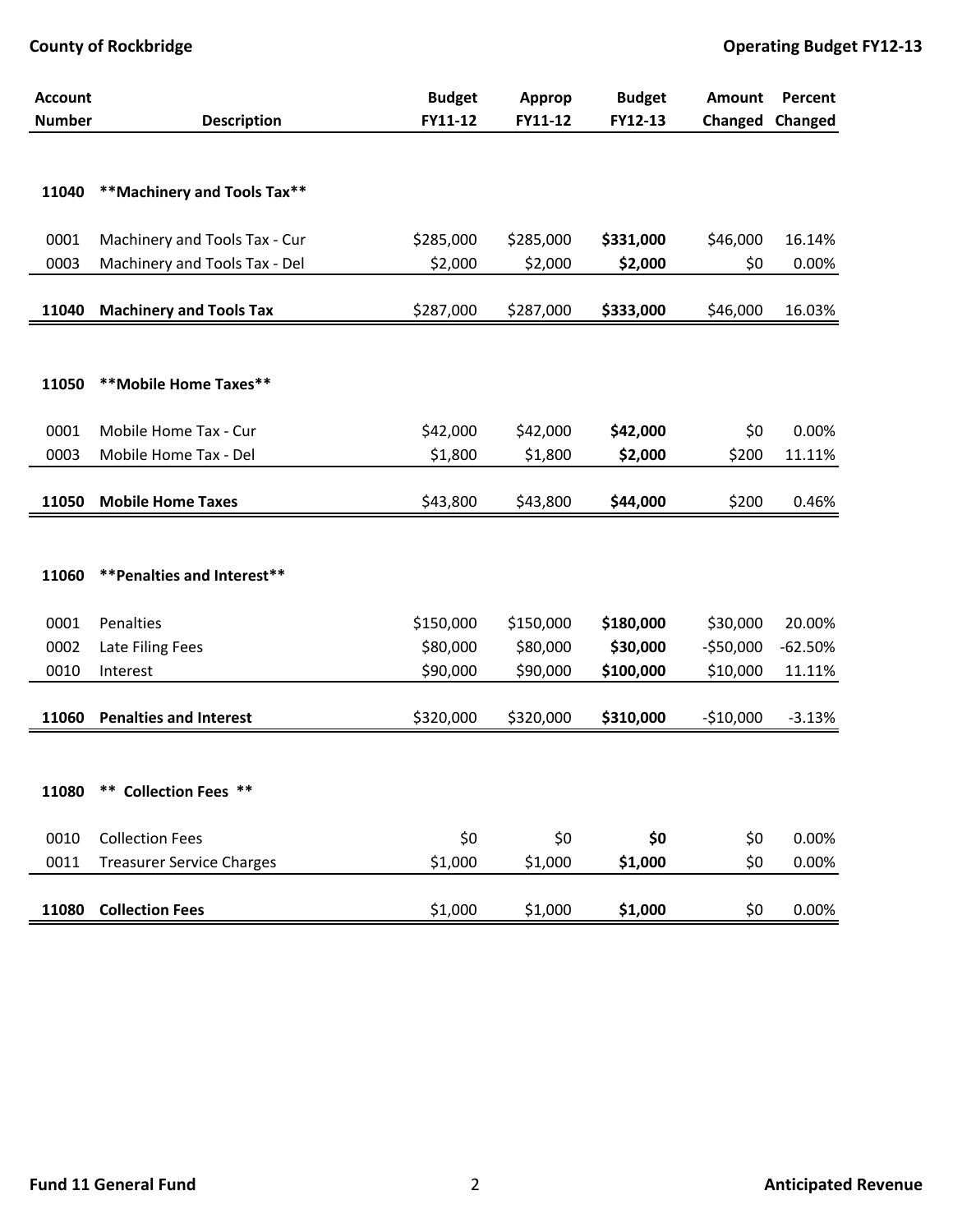| <b>Account</b> |                                  | <b>Budget</b> | Approp      | <b>Budget</b> | Amount      | Percent  |
|----------------|----------------------------------|---------------|-------------|---------------|-------------|----------|
| <b>Number</b>  | <b>Description</b>               | FY11-12       | FY11-12     | FY12-13       | Changed     | Changed  |
| 12000          | ** Other Local Taxes**           |               |             |               |             |          |
|                |                                  |               |             |               |             |          |
| 12010          | **Local Sales and Use Taxes**    |               |             |               |             |          |
| 0001           | Local 1% Sales Tax               | \$2,450,000   | \$2,450,000 | \$2,375,000   | $-575,000$  | $-3.06%$ |
| 0002           | <b>Meal Tax</b>                  | \$1,300,000   | \$1,300,000 | \$1,225,000   | $-575,000$  | $-5.77%$ |
| 0003           | Lodging Tax                      | \$415,000     | \$415,000   | \$380,000     | $-535,000$  | $-8.43%$ |
| 0004           | Lodging Tax-Tourism              | \$415,000     | \$415,000   | \$380,000     | $-535,000$  | $-8.43%$ |
| 0005           | Lodging Tax - Horse Center       | \$415,000     | \$415,000   | \$380,000     | $-535,000$  | $-8.43%$ |
|                |                                  |               |             |               |             |          |
| 12010          | <b>Local Sales and Use Taxes</b> | \$4,995,000   | \$4,995,000 | \$4,740,000   | $-5255,000$ | $-5.11%$ |
|                |                                  |               |             |               |             |          |
|                |                                  |               |             |               |             |          |
| 12020          | ** Other Taxes Utilities**       |               |             |               |             |          |
|                |                                  |               |             |               |             |          |
| 0002           | <b>Utility Tax</b>               | \$490,000     | \$490,000   | \$490,000     | \$0         | 0.00%    |
| 0004           | <b>Consumption Tax</b>           | \$62,000      | \$62,000    | \$64,000      | \$2,000     | 3.23%    |
| 0005           | <b>Communications Tax</b>        | \$1,000,000   | \$1,000,000 | \$1,000,000   | \$0         | 0.00%    |
|                |                                  |               |             |               |             |          |
| 12020          | <b>Other Taxes Utilities</b>     | \$1,552,000   | \$1,552,000 | \$1,554,000   | \$2,000     | 0.13%    |
|                |                                  |               |             |               |             |          |
| 12030          | **Business License Taxes**       |               |             |               |             |          |
|                |                                  |               |             |               |             |          |
| 0001           | <b>BPOL Tax</b>                  | \$800,000     | \$800,000   | \$800,000     | \$0         | 0.00%    |
|                |                                  |               |             |               |             |          |
| 12030          | <b>Business License Taxes</b>    | \$800,000     | \$800,000   | \$800,000     | \$0         | 0.00%    |
|                |                                  |               |             |               |             |          |
|                |                                  |               |             |               |             |          |
| 12040          | **Franchise Taxes**              |               |             |               |             |          |
|                |                                  |               |             |               |             |          |
| 0001           | <b>Bank Franchise Tax</b>        | \$110,000     | \$110,000   | \$102,000     | $-58,000$   | $-7.27%$ |
| 12040          | <b>Franchise Taxes</b>           | \$110,000     | \$110,000   | \$102,000     | $-58,000$   | $-7.27%$ |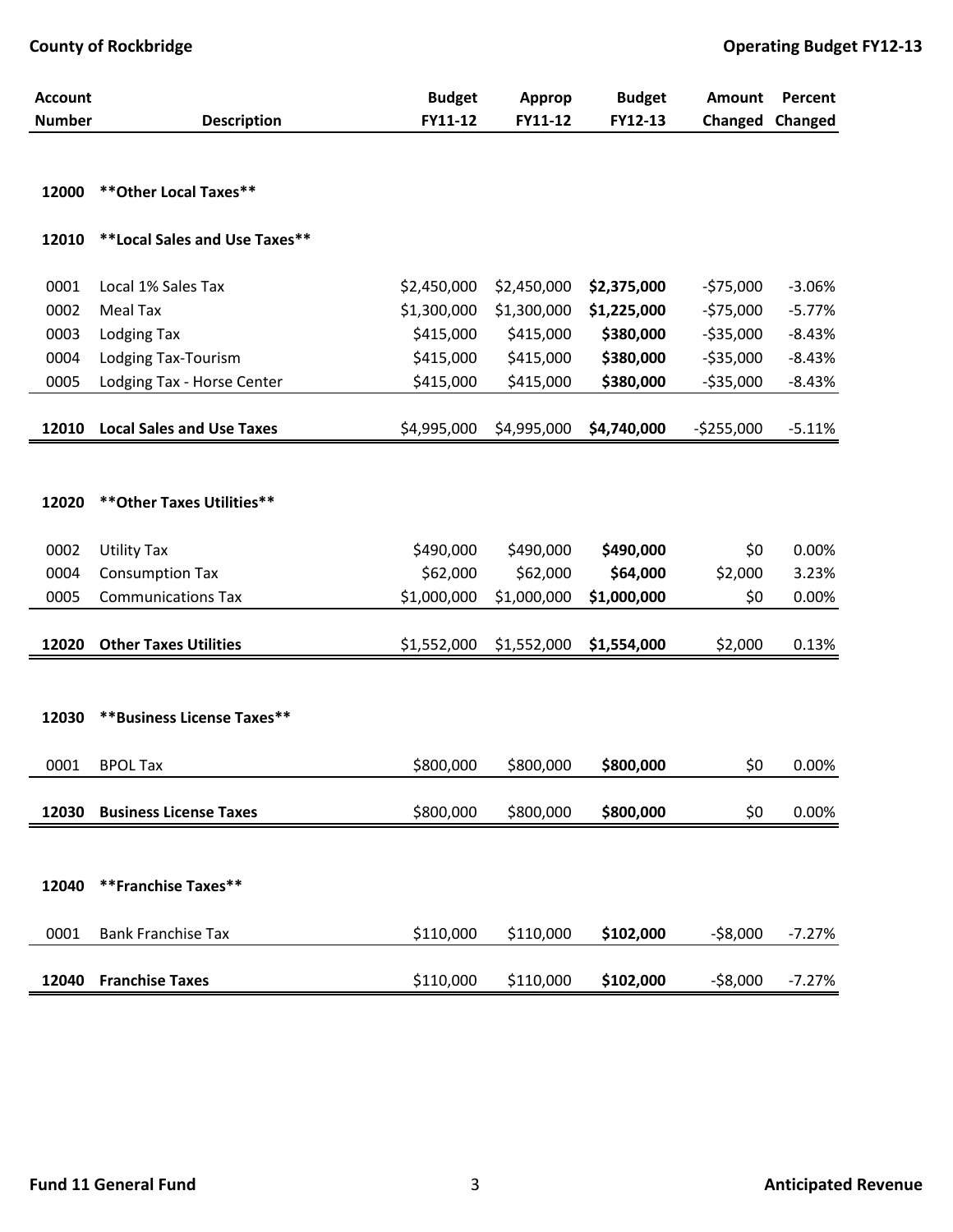| <b>Account</b> |                                    | <b>Budget</b> | Approp    | <b>Budget</b> | Amount     | Percent         |
|----------------|------------------------------------|---------------|-----------|---------------|------------|-----------------|
| <b>Number</b>  | <b>Description</b>                 | FY11-12       | FY11-12   | FY12-13       |            | Changed Changed |
|                |                                    |               |           |               |            |                 |
|                |                                    |               |           |               |            |                 |
| 12050          | ** Motor Vehicle Taxes**           |               |           |               |            |                 |
|                |                                    |               |           |               |            |                 |
| 0001           | County Auto Tags                   | \$570,000     | \$570,000 | \$542,400     | $-$27,600$ | $-4.84%$        |
|                |                                    |               |           |               |            |                 |
| 12050          | <b>Motor Vehicle Taxes</b>         | \$570,000     | \$570,000 | \$542,400     | $-$27,600$ | $-4.84%$        |
|                |                                    |               |           |               |            |                 |
|                |                                    |               |           |               |            |                 |
| 12070          | ** Taxes on Record & Wills**       |               |           |               |            |                 |
|                |                                    |               |           |               |            |                 |
| 0001           | <b>County Recordation Tax</b>      | \$200,000     | \$200,000 | \$200,000     | \$0        | 0.00%           |
| 12070          | <b>Taxes on Record &amp; Wills</b> | \$200,000     | \$200,000 | \$200,000     | \$0        | 0.00%           |
|                |                                    |               |           |               |            |                 |
|                |                                    |               |           |               |            |                 |
| 12080          | ** Other Taxes**                   |               |           |               |            |                 |
|                |                                    |               |           |               |            |                 |
| 0001           | E-911 Surcharge                    | \$0           | \$0       | \$0           | \$0        | 0.00%           |
|                |                                    |               |           |               |            |                 |
| 12080          | <b>Other Taxes</b>                 | \$0           | \$0       | \$0           | \$0        | 0.00%           |
|                |                                    |               |           |               |            |                 |
|                |                                    |               |           |               |            |                 |
| 13000          | **Permits, Fees, Etc.**            |               |           |               |            |                 |
|                |                                    |               |           |               |            |                 |
| 13010          | ** Animal Licenses**               |               |           |               |            |                 |
|                |                                    |               |           |               |            |                 |
| 0001           | Dog Tags                           | \$8,800       | \$8,800   | \$8,300       | $-5500$    | $-5.68%$        |
|                |                                    |               |           |               |            |                 |
| 13010          | <b>Animal Licenses</b>             | \$8,800       | \$8,800   | \$8,300       | $-5500$    | $-5.68%$        |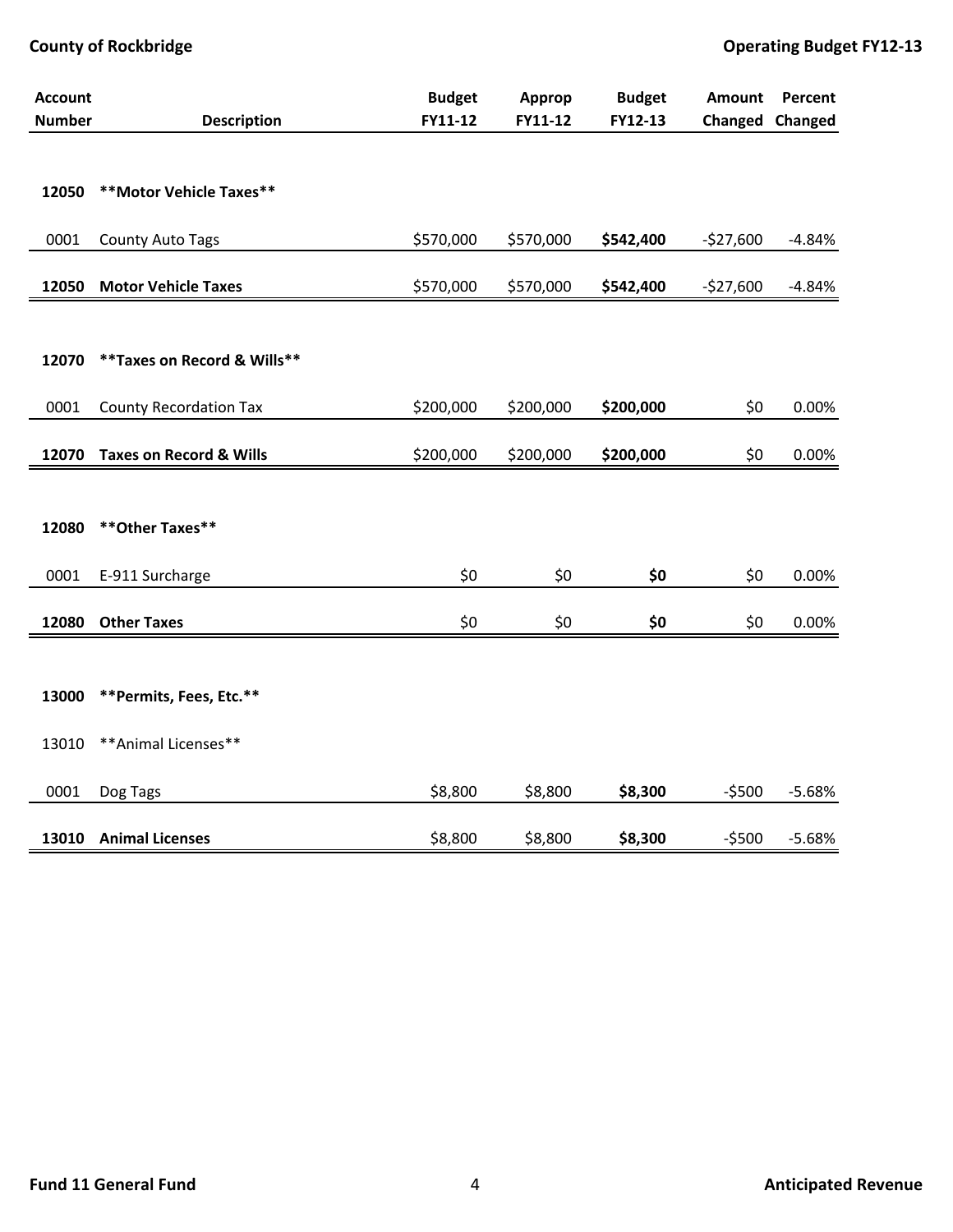| <b>Account</b> |                                   | <b>Budget</b> | Approp    | <b>Budget</b> | <b>Amount</b> | Percent   |
|----------------|-----------------------------------|---------------|-----------|---------------|---------------|-----------|
| <b>Number</b>  | <b>Description</b>                | FY11-12       | FY11-12   | FY12-13       | Changed       | Changed   |
|                |                                   |               |           |               |               |           |
| 13030          | ** Permits and Other Licenses**   |               |           |               |               |           |
|                |                                   |               |           |               |               |           |
| 0001           | Land Use Application Fees         | \$2,500       | \$2,500   | \$2,000       | $-5500$       | $-20.00%$ |
| 0002           | <b>Transfer Fees</b>              | \$900         | \$900     | \$700         | $-5200$       | $-22.22%$ |
| 0004           | <b>Building Permit Fees</b>       | \$190,000     | \$190,000 | \$180,000     | $-$10,000$    | $-5.26%$  |
| 0006           | Zoning Administration Fees        | \$20,000      | \$20,000  | \$16,000      | $-54,000$     | $-20.00%$ |
| 0007           | <b>Telecom Fees</b>               | \$4,000       | \$4,000   | \$1,500       | $-52,500$     | $-62.50%$ |
|                |                                   |               |           |               |               |           |
| 13030          | <b>Permits and Other Licenses</b> | \$217,400     | \$217,400 | \$200,200     | $-$17,200$    | $-7.91%$  |
|                |                                   |               |           |               |               |           |
|                |                                   |               |           |               |               |           |
| 14010          | ** Fines and Forfeitures**        |               |           |               |               |           |
|                |                                   |               |           |               |               |           |
| 0001           | Fines                             | \$160,000     | \$160,000 | \$170,000     | \$10,000      | 6.25%     |
| 0002           | Parking Ticket Fines              | \$0           | \$0       | \$0           | \$0           | 0.0%      |
| 0003           | <b>Administrative Fines</b>       | \$1,400       | \$1,400   | \$1,000       | $-5400$       | $-28.57%$ |
|                |                                   |               |           |               |               |           |
| 14010          | ** Fines and Forfeitures**        | \$161,400     | \$161,400 | \$171,000     | \$9,600       | 5.95%     |
|                |                                   |               |           |               |               |           |
|                |                                   |               |           |               |               |           |
| 15010          | **Revenue Use of Money**          |               |           |               |               |           |
|                |                                   |               |           |               |               |           |
| 0001           | Interest On Investments           | \$150,000     | \$150,000 | \$55,000      | $-595,000$    | $-63.33%$ |
|                |                                   |               |           |               |               |           |
| 15010          | **Revenue Use of Money**          | \$150,000     | \$150,000 | \$55,000      | $-595,000$    | $-63.33%$ |
|                |                                   |               |           |               |               |           |
|                |                                   |               |           |               |               |           |
| 15020          | ** Revenue From Use of Property** |               |           |               |               |           |
|                |                                   |               |           |               |               |           |
| 0001           | <b>Rental of County Property</b>  | \$13,000      | \$13,000  | \$19,000      | \$6,000       | 46.15%    |
| 0004           | Rentals To Landfill               | \$0           | \$0       | \$0           | \$0           | 0.0%      |
|                |                                   |               |           |               |               |           |
| 15010          | **Revenue Use of Money**          | \$13,000      | \$13,000  | \$19,000      | \$6,000       | 46.15%    |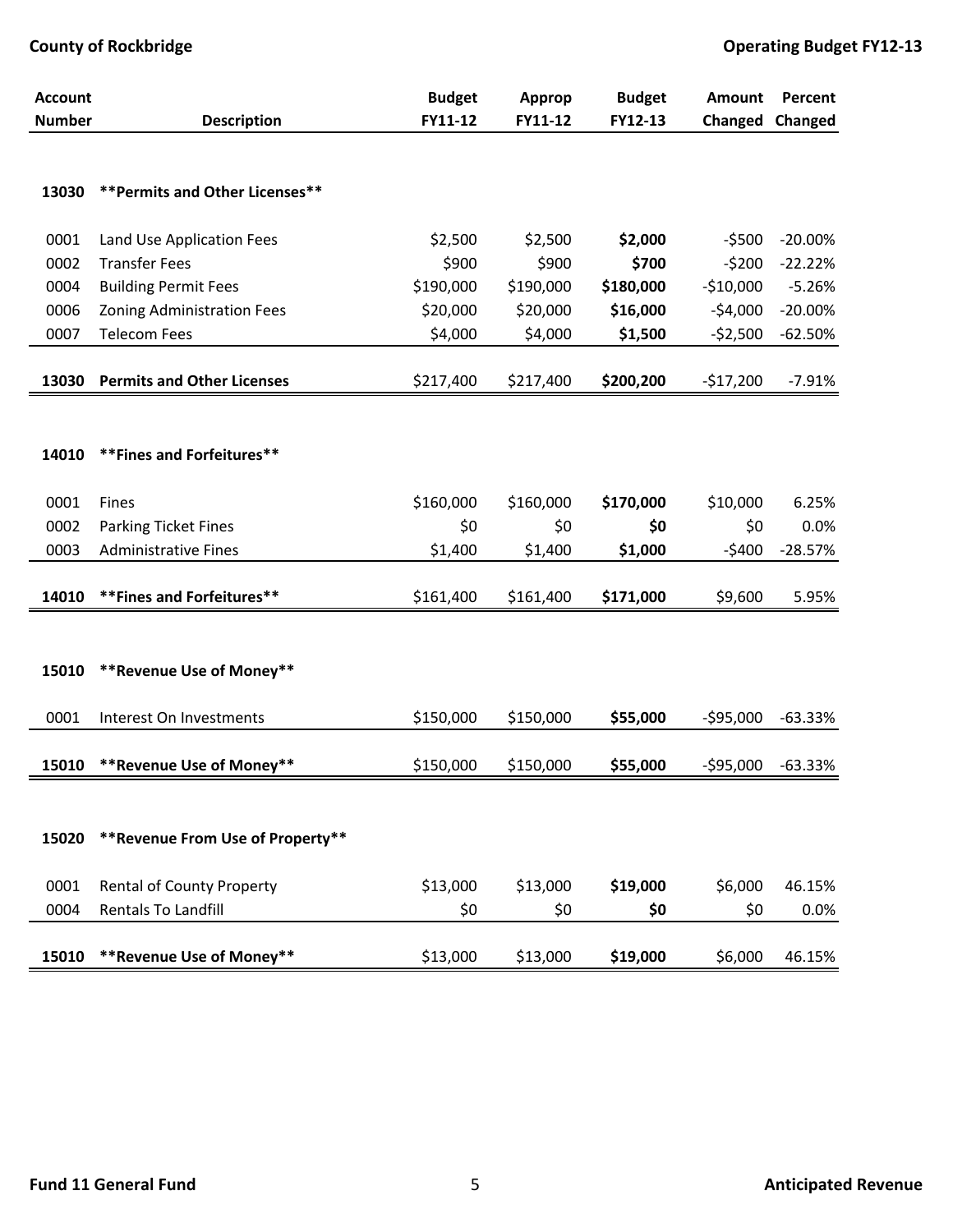| Account       |                                      | <b>Budget</b> | Approp    | <b>Budget</b> | Amount    | Percent   |
|---------------|--------------------------------------|---------------|-----------|---------------|-----------|-----------|
| <b>Number</b> | <b>Description</b>                   | FY11-12       | FY11-12   | FY12-13       | Changed   | Changed   |
|               |                                      |               |           |               |           |           |
| 16010         | **Court Costs**                      |               |           |               |           |           |
| 0001          | Excess Fees-Clerk Circuit Ct         | \$0           | \$0       | \$2,000       | \$2,000   | 0.0%      |
| 0002          | Sheriffs' Fees                       | \$8,000       | \$8,000   | \$6,700       | $-$1,300$ | $-16.25%$ |
| 0004          | <b>Court House Construction Fee</b>  | \$30,000      | \$30,000  | \$30,000      | \$0       | 0.00%     |
| 0005          | <b>Court House Maintenance Fees</b>  | \$28,000      | \$28,000  | \$26,000      | $-52,000$ | $-7.14%$  |
| 0006          | <b>Erosion Sediment Control Fees</b> | \$10,000      | \$10,000  | \$14,000      | \$4,000   | 40.00%    |
| 0007          | <b>Court House Security Fee</b>      | \$115,000     | \$115,000 | \$111,200     | $-53,800$ | $-3.30%$  |
| 0008          | <b>DNA Fee</b>                       | \$800         | \$800     | \$600         | $-5200$   | $-25.00%$ |
| 0010          | <b>Court Appointed Attorney</b>      | \$100         | \$100     | \$50          | $-550$    | $-50.00%$ |
|               |                                      |               |           |               |           |           |
| 16010         | **Court Costs**                      | \$191,900     | \$191,900 | \$190,550     | $-$1,350$ | $-0.70%$  |
|               |                                      |               |           |               |           |           |
|               |                                      |               |           |               |           |           |
| 16020         | ** Charges For Comm. Atty.**         |               |           |               |           |           |
| 0001          | Commonwealth Atty. Fees              | \$2,000       | \$2,000   | \$2,000       | \$0       | 0.00%     |
| 16020         | <b>Charges For Comm. Atty.</b>       | \$2,000       | \$2,000   | \$2,000       | \$0       | 0.00%     |
|               |                                      |               |           |               |           |           |
|               |                                      |               |           |               |           |           |
| 16130         | ** Charges-Parks and Recreation**    |               |           |               |           |           |
| 0001          | Fees-Lake Robertson                  | \$70,000      | \$70,000  | \$65,000      | $-55,000$ | $-7.14%$  |
| 0002          | Swimming Fees-Lake Robertson         | \$15,000      | \$15,000  | \$13,000      | $-52,000$ | $-13.33%$ |
| 0003          | Swimming Fees-Fairfield Pool         | \$13,000      | \$13,000  | \$13,000      | \$0       | 0.00%     |
| 0004          | Other Rec. Fees-Classes, Leagues     | \$100         | \$100     | \$100         | \$0       | 0.00%     |
|               |                                      |               |           |               |           |           |
| 16130         | <b>Charges Parks and Recreation</b>  | \$98,100      | \$98,100  | \$91,100      | $-57,000$ | $-7.14%$  |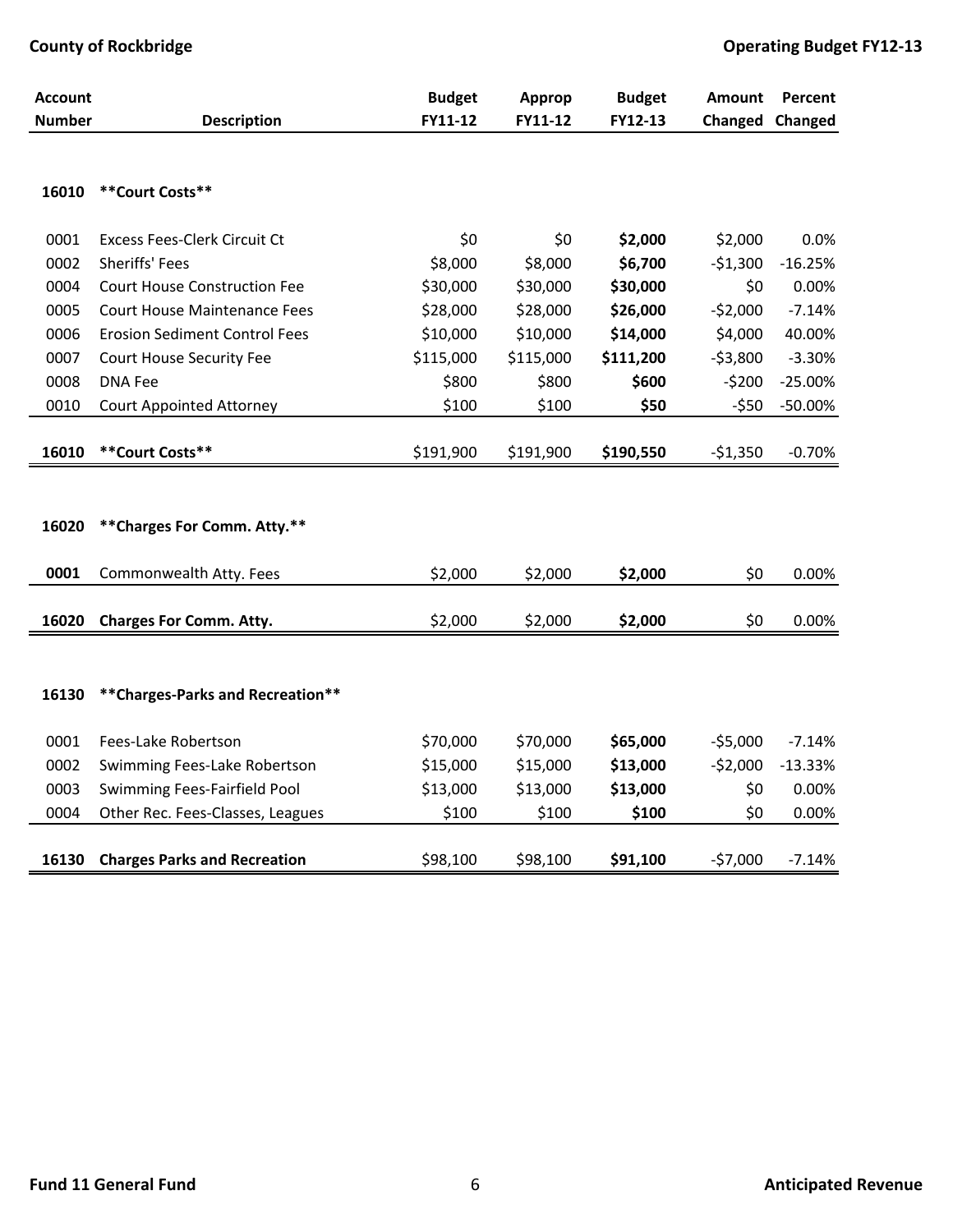| <b>Account</b> |                                       | <b>Budget</b> | Approp    | <b>Budget</b> | <b>Amount</b> | Percent   |
|----------------|---------------------------------------|---------------|-----------|---------------|---------------|-----------|
| <b>Number</b>  | <b>Description</b>                    | FY11-12       | FY11-12   | FY12-13       | Changed       | Changed   |
|                |                                       |               |           |               |               |           |
|                |                                       |               |           |               |               |           |
| 16140          | ** Charges-Transportation Garage**    |               |           |               |               |           |
| 0001           | School Board-Transportation           | \$350,000     | \$350,000 | \$400,000     | \$50,000      | 14.29%    |
| 0002           | School Board-Other                    | \$70,000      | \$70,000  | \$73,000      | \$3,000       | 4.29%     |
| 0003           | <b>Public Service Authority</b>       | \$15,000      | \$15,000  | \$14,700      | $-$ \$300     | $-2.00%$  |
| 0004           | Sanitary Landfill                     | \$5,000       | \$5,000   | \$5,100       | \$100         | 2.00%     |
| 0012           | <b>RATS</b>                           | \$100,000     | \$100,000 | \$90,000      | $-$10,000$    | $-10.00%$ |
| 0017           | Jail Commission                       | \$4,600       | \$4,600   | \$4,000       | $-5600$       | $-13.04%$ |
| 0019           | <b>Regional Recycling</b>             | \$2,000       | \$2,000   | \$2,000       | \$0           | 0.00%     |
| 0020           | <b>Other Agencies</b>                 | \$3,500       | \$3,500   | \$3,500       | \$0           | 0.00%     |
|                |                                       |               |           |               |               |           |
| 16140          | <b>Charges-Transportation Garage</b>  | \$550,100     | \$550,100 | \$592,300     | \$42,200      | 7.67%     |
|                |                                       |               |           |               |               |           |
|                |                                       |               |           |               |               |           |
| 16160          | ** Other Charges For Services**       |               |           |               |               |           |
|                |                                       |               |           |               |               |           |
| 0002           | Sld Waste Disp Fees Bus & Ind         | \$510,000     | \$510,000 | \$500,000     | $-$10,000$    | $-1.96%$  |
| 0004           | <b>Consolidated Share-Buena Vista</b> | \$23,400      | \$23,400  | \$23,400      | \$0           | 0.00%     |
| 0005           | Reimb-Tire Disposal Fees              | \$8,000       | \$8,000   | \$5,800       | $-52,200$     | $-27.50%$ |
|                |                                       |               |           |               |               |           |
| 16160          | <b>Other Charges for Services</b>     | \$541,400     | \$541,400 | \$529,200     | $-$12,200$    | $-2.25%$  |
|                |                                       |               |           |               |               |           |
|                |                                       |               |           |               |               |           |
| 18990          | **Miscellaneous Revenues**            |               |           |               |               |           |
| 0001           | Sale of Supplies                      | \$4,500       | \$4,500   | \$4,500       | \$0           | 0.00%     |
| 0002           | Sale of Equipment                     | \$2,000       | \$2,000   | \$2,000       | \$0           | 0.00%     |
| 0008           | Patrons Refunds and Rebates           | \$5,500       | \$5,500   | \$10,000      | \$4,500       | 81.82%    |
| 0009           | Sale Concessions-Lake Robertson       | \$11,000      | \$11,000  | \$8,000       | $-53,000$     | $-27.27%$ |
| 0012           | Regional IDA Tax Share Payment        | \$24,000      | \$24,000  | \$24,000      | \$0           | 0.0%      |
| 0013           | Sale of GIS Products                  | \$1,000       | \$1,000   | \$1,000       | \$0           | 0.00%     |
| 0015           | Sale of Property                      | \$0           | \$0       | \$0           | \$0           | 0.00%     |
| 0020           | Rockbridge Partnership Liquidation    | \$0           | \$0       | \$0           | \$0           | 0.00%     |
| 0021           | Refund-NB Steering Committee          | \$0           | \$0       | \$0           | \$0           | 0.00%     |
|                |                                       |               |           |               |               |           |
| 18990          | <b>Miscellaneous Revenues</b>         | \$48,000      | \$48,000  | \$49,500      | \$1,500       | 3.13%     |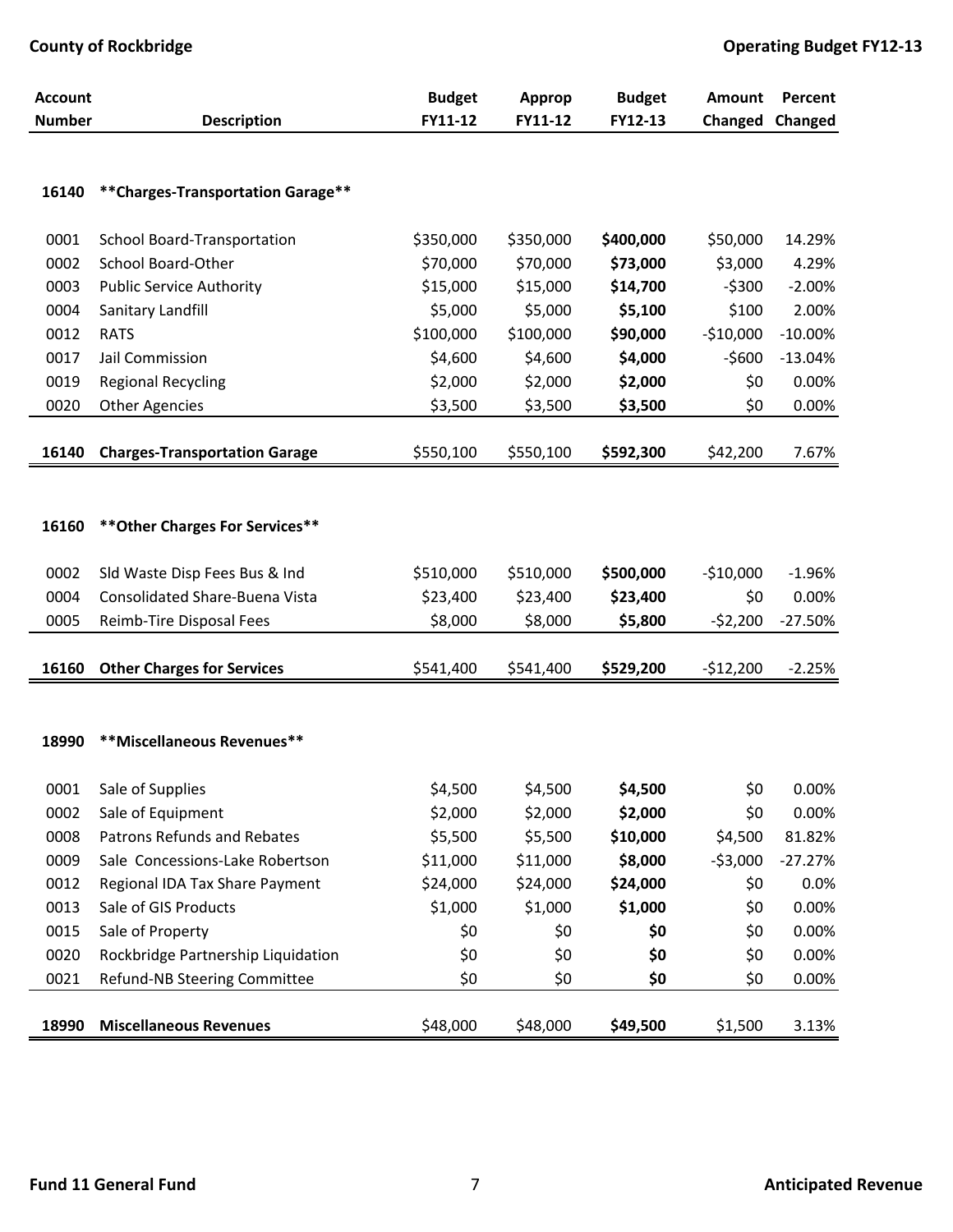| <b>Account</b> |                                         | <b>Budget</b> | Approp    | <b>Budget</b>                          | <b>Amount</b> | Percent           |
|----------------|-----------------------------------------|---------------|-----------|----------------------------------------|---------------|-------------------|
| <b>Number</b>  | <b>Description</b>                      | FY11-12       | FY11-12   | FY12-13                                | Changed       | <b>Changed</b>    |
|                |                                         |               |           |                                        |               |                   |
| 19000          | <b>**Recovered Costs**</b>              |               |           |                                        |               |                   |
|                |                                         |               |           |                                        |               |                   |
| 19010          | ** Refunds From Other Localities**      |               |           |                                        |               |                   |
| 0001           | Recovered Costs-Attorney Fees           | \$700         | \$700     | \$0                                    |               | -\$700 -100.00%   |
| 0006           | Lexington Reimb.-Court Bldg.            | \$0           | \$0       | \$0                                    | \$0           | 0.00%             |
| 0007           | Reimb. Probation Exp BV                 | \$1,000       | \$1,000   | \$1,000                                | \$0           | 0.00%             |
| 0008           | Pmt Under Joint Servics Lex             | \$175,200     | \$175,200 | \$170,000                              | $-55,200$     | $-2.97%$          |
| 0015           | Reimb-Victim Witness Coordinator        | \$6,480       | \$6,480   | \$6,480                                | \$0           | 0.00%             |
| 0018           | Local Match-School Resource Off         | \$48,000      | \$48,000  | \$49,500                               | \$1,500       | 3.13%             |
| 0019           | Dry Well Repayment                      | \$450         | \$450     | \$0                                    |               | -\$450 -100.00%   |
| 0020           | <b>Reim-Ct Ordered Court Security</b>   | \$80,000      | \$80,000  | \$50,000                               | $-530,000$    | $-37.50%$         |
| 0021           | Contribution-RANA                       | \$0           | \$0       | \$0                                    | \$0           | 0.00%             |
| 0022           | Reimb-Alert Rockbridge                  | \$3,000       | \$3,000   | \$3,000                                | \$0           | 0.00%             |
| 0023           | <b>Reimb-Housing Assistance</b>         | \$4,662       | \$4,662   | \$9,000                                | \$4,338       | 93.05%            |
| 0024           | Local Match-Wayfinding Signage Grant    | \$0           | \$0       | \$0                                    | \$0           | 0.00%             |
| 0029           | Haz-Mat Disposal Share-BV               | \$400         | \$400     | \$400                                  | \$0           | 0.00%             |
| 0030           | Transportation Grant Match - Lex        | \$18,000      | \$18,000  | \$18,000                               | \$0           | 0.00%             |
| 0031           | Transportation Grant Match - BV         | \$18,000      | \$18,000  | \$18,000                               | \$0           | 0.00%             |
| 0032           | RANA 1% Admin Fee - Lex                 | \$0           | \$0       | \$7,500                                | \$7,500       | 0.00%             |
| 0033           | RANA 1% Admin Fee - BV                  | \$0           | \$0       | \$7,500                                | \$7,500       | 0.00%             |
|                |                                         |               |           |                                        |               |                   |
| 19010          | <b>Refund From Other Localities</b>     | \$355,892     | \$355,892 | \$289,380                              | $-566,512$    | $-18.69%$         |
|                |                                         |               |           |                                        |               |                   |
| 19020          | ** Other Recovered Costs**              |               |           |                                        |               |                   |
| 0001           | <b>Charges For Hazmat Cleanup</b>       | \$40,000      | \$40,000  | \$40,000                               | \$0           | 0.00%             |
| 0002           | Fiscal Agent Fees-Jail Comm.            | \$52,000      | \$52,000  | \$50,000                               | $-52,000$     | $-3.85%$          |
| 0016           | Fiscal Agent Fees - PSA                 | \$600         | \$600     | \$600                                  | \$0           | 0.00%             |
| 0022           | Management Fee Landfill                 | \$0           | \$0       | \$0                                    | \$0           | 0.00%             |
| 0023           | Unsafe Building Code Enf. Refund        | \$9,000       | \$9,000   | \$0                                    |               | -\$9,000 -100.00% |
| 0025           | <b>EMS Revenue Recovery</b>             | \$0           | \$0       | \$26,000                               | \$26,000      | 0.00%             |
| 0032           | <b>Transportation Grant-Local Share</b> | \$0           | \$0       | \$20,000                               | \$0           | 0.00%             |
| 0034           | RANA 1% Admin Fee-Local Share           | \$0           | \$0       | \$15,000                               | \$15,000      | 0.00%             |
|                |                                         |               |           |                                        |               |                   |
| 19020          | <b>Other Recovered Cost</b>             | \$101,600     | \$101,600 | \$151,600                              | \$50,000      | 49.21%            |
|                |                                         |               |           |                                        |               |                   |
| 10000          | <b>Local Revenues</b>                   |               |           | \$30,582,968 \$30,582,968 \$31,343,614 | \$760,646     | 2.49%             |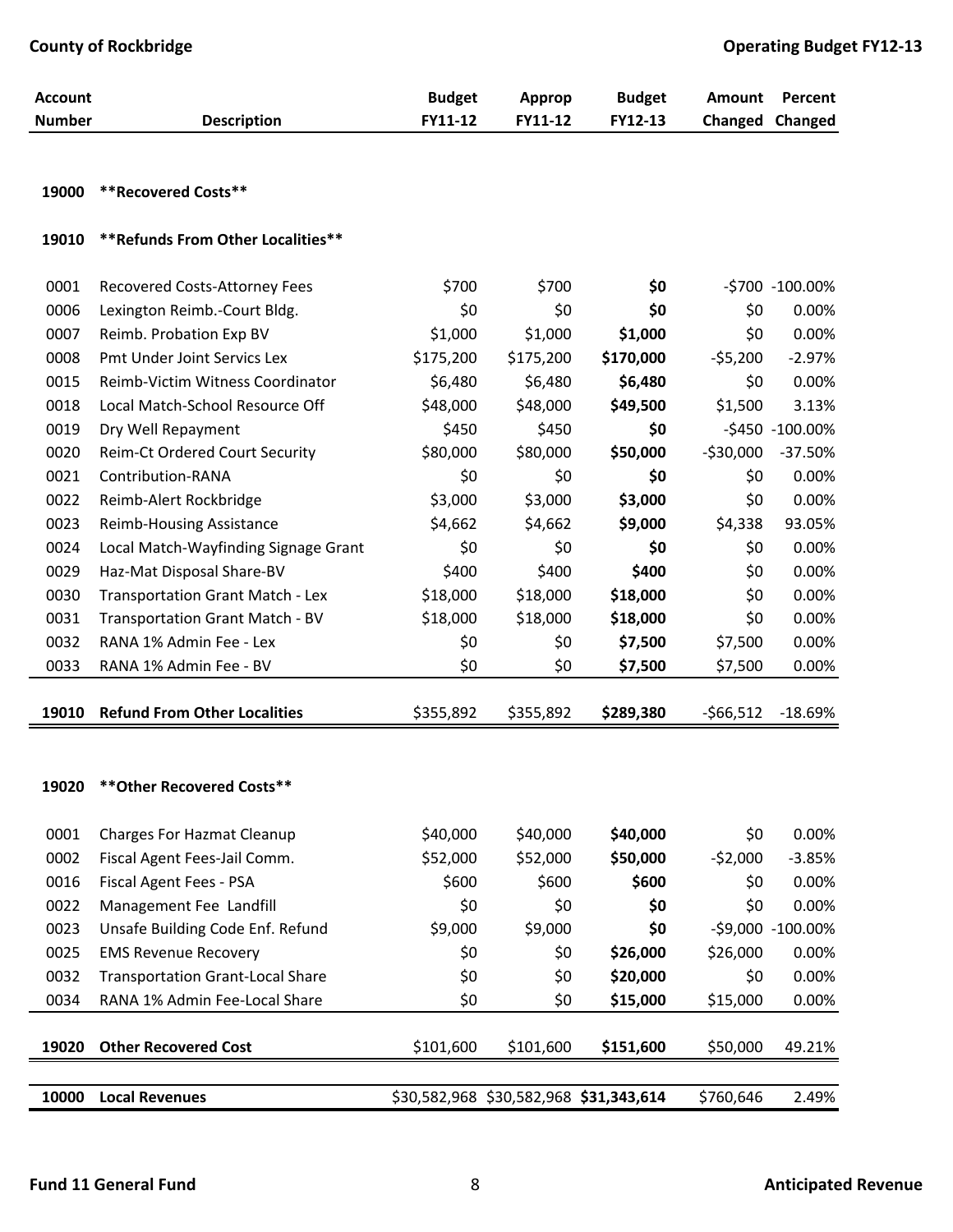| <b>Account</b> |                                | <b>Budget</b> | Approp      | <b>Budget</b> | Amount     | Percent            |
|----------------|--------------------------------|---------------|-------------|---------------|------------|--------------------|
| <b>Number</b>  | <b>Description</b>             | FY11-12       | FY11-12     | FY12-13       | Changed    | Changed            |
| 20000          | ** From The Commonwealth**     |               |             |               |            |                    |
| 22010          | **Non-Categorical Aid**        |               |             |               |            |                    |
| 0001           | <b>ABC Profits</b>             | \$10,552      | \$10,552    | \$0           |            | -\$10,552 -100.00% |
| 0003           | <b>Rolling Stock Taxes</b>     | \$60,000      | \$60,000    | \$63,000      | \$3,000    | 5.00%              |
| 0004           | Mobile Home Sales Tax-DMV      | \$24,000      | \$24,000    | \$20,000      | $-54,000$  | $-16.67%$          |
| 0005           | Sale of Timber                 | \$2,000       | \$2,000     | \$2,000       | \$0        | 0.00%              |
| 0006           | Auto Rental Tax DMV            | \$35,000      | \$35,000    | \$35,000      | \$0        | 0.00%              |
| 0008           | <b>State Recordation Tax</b>   | \$70,000      | \$70,000    | \$67,700      | $-52,300$  | $-3.29%$           |
|                |                                |               |             |               |            |                    |
| 22000          | <b>Non-Categorical Aid</b>     | \$201,552     | \$201,552   | \$187,700     | $-513,852$ | $-6.87%$           |
|                |                                |               |             |               |            |                    |
| 23000          | **Shared Expenses**            |               |             |               |            |                    |
| 23010          | **Commonwealth's Attorney**    |               |             |               |            |                    |
| 0001           | Reimb CA Salaries & Fringes    | \$311,928     | \$311,928   | \$322,814     | \$10,886   | 3.49%              |
| 23010          | <b>Commonwealth Attorney</b>   | \$311,928     | \$311,928   | \$322,814     | \$10,886   | 3.49%              |
|                |                                |               |             |               |            |                    |
| 23020          | **Sheriff**                    |               |             |               |            |                    |
| 0001           | Reimb-Sheriffs Salary & Fringe | \$1,010,674   | \$1,010,674 | \$1,098,258   | \$87,584   | 8.67%              |
| 23020          | <b>Sheriff</b>                 | \$1,010,674   | \$1,010,674 | \$1,098,258   | \$87,584   | 8.67%              |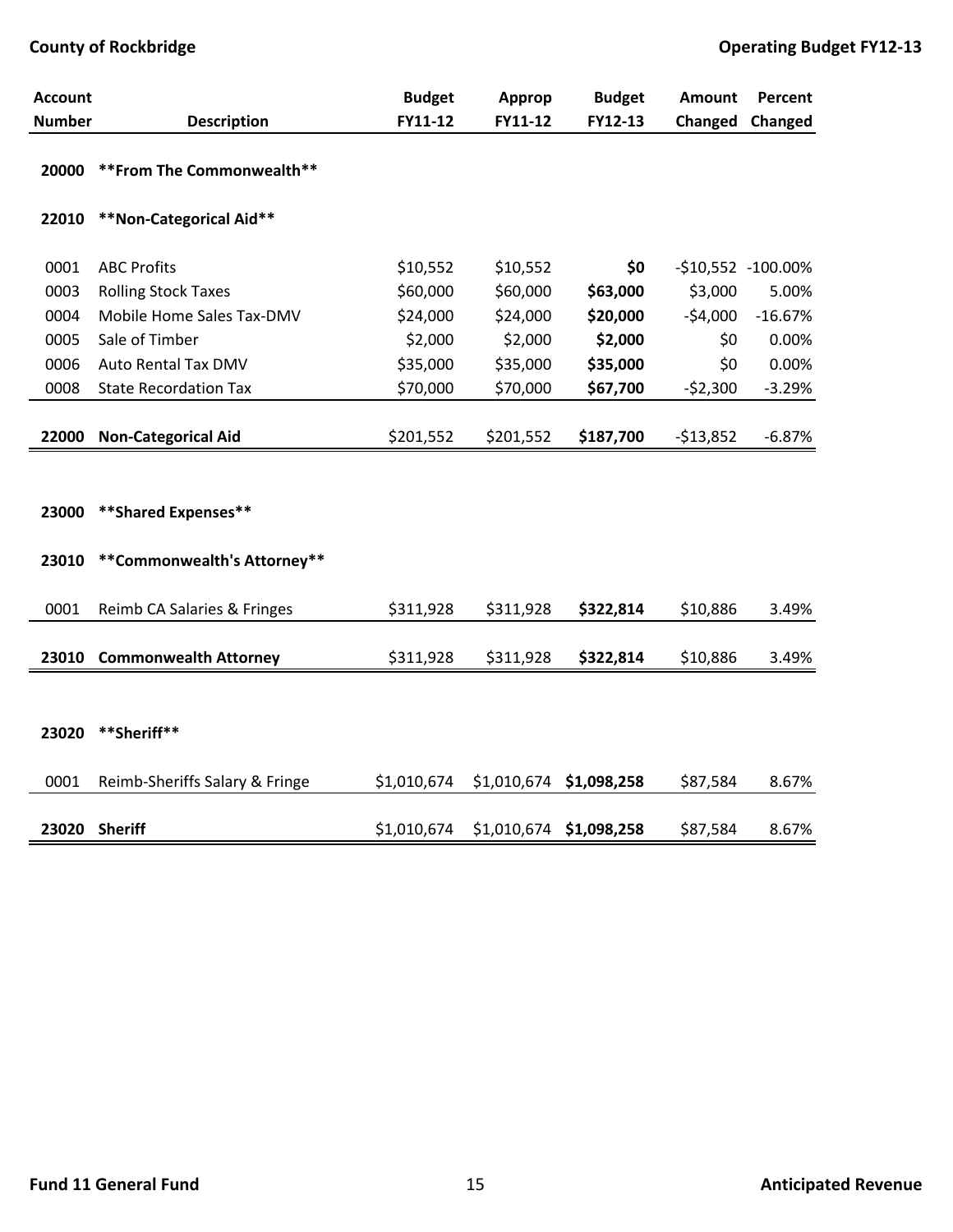| <b>Account</b> |                                  | <b>Budget</b> | Approp    | <b>Budget</b> | <b>Amount</b> | Percent |
|----------------|----------------------------------|---------------|-----------|---------------|---------------|---------|
| <b>Number</b>  | <b>Description</b>               | FY11-12       | FY11-12   | FY12-13       | Changed       | Changed |
|                |                                  |               |           |               |               |         |
| 23030          | ** Commissioner of Revenue**     |               |           |               |               |         |
|                |                                  |               |           |               |               |         |
| 0001           | Reimb C of R Salary & Fringe     | \$97,206      | \$97,206  | \$98,818      | \$1,612       | 1.66%   |
|                |                                  |               |           |               |               |         |
| 23030          | <b>Commissioner of Revenue</b>   | \$97,206      | \$97,206  | \$98,818      | \$1,612       | 1.66%   |
|                |                                  |               |           |               |               |         |
|                |                                  |               |           |               |               |         |
| 23040          | **Treasurer**                    |               |           |               |               |         |
| 0001           | Reimb-Tres Salaries & Fringe     | \$78,966      | \$78,966  | \$79,666      | \$700         | 0.89%   |
|                |                                  |               |           |               |               |         |
| 23040          | <b>Treasurer</b>                 | \$78,966      | \$78,966  | \$79,666      | \$700         | 0.89%   |
|                |                                  |               |           |               |               |         |
|                |                                  |               |           |               |               |         |
| 23060          | **Registrar/Electoral Board**    |               |           |               |               |         |
| 0001           |                                  |               |           |               | \$0           |         |
|                | Reimb-Elect Board & Registrar    | \$48,381      | \$48,381  | \$48,381      |               | 0.00%   |
| 23060          | <b>Registrar/Electoral Board</b> | \$48,381      | \$48,381  | \$48,381      | \$0           | 0.00%   |
|                |                                  |               |           |               |               |         |
|                |                                  |               |           |               |               |         |
| 23070          | ** Clerk of Circuit Court**      |               |           |               |               |         |
| 0001           | Reimb Clk of Ct Sal & Fringes    | \$239,504     | \$239,504 | \$248,191     | \$8,687       | 3.63%   |
| 0002           | Reimb Clk of Ct office Exp       | \$0           | \$0       | \$0           | \$0           | 0.00%   |
|                |                                  |               |           |               |               |         |
| 23070          | <b>Clerk of Circuit Court</b>    | \$239,504     | \$239,504 | \$248,191     | \$8,687       | 3.63%   |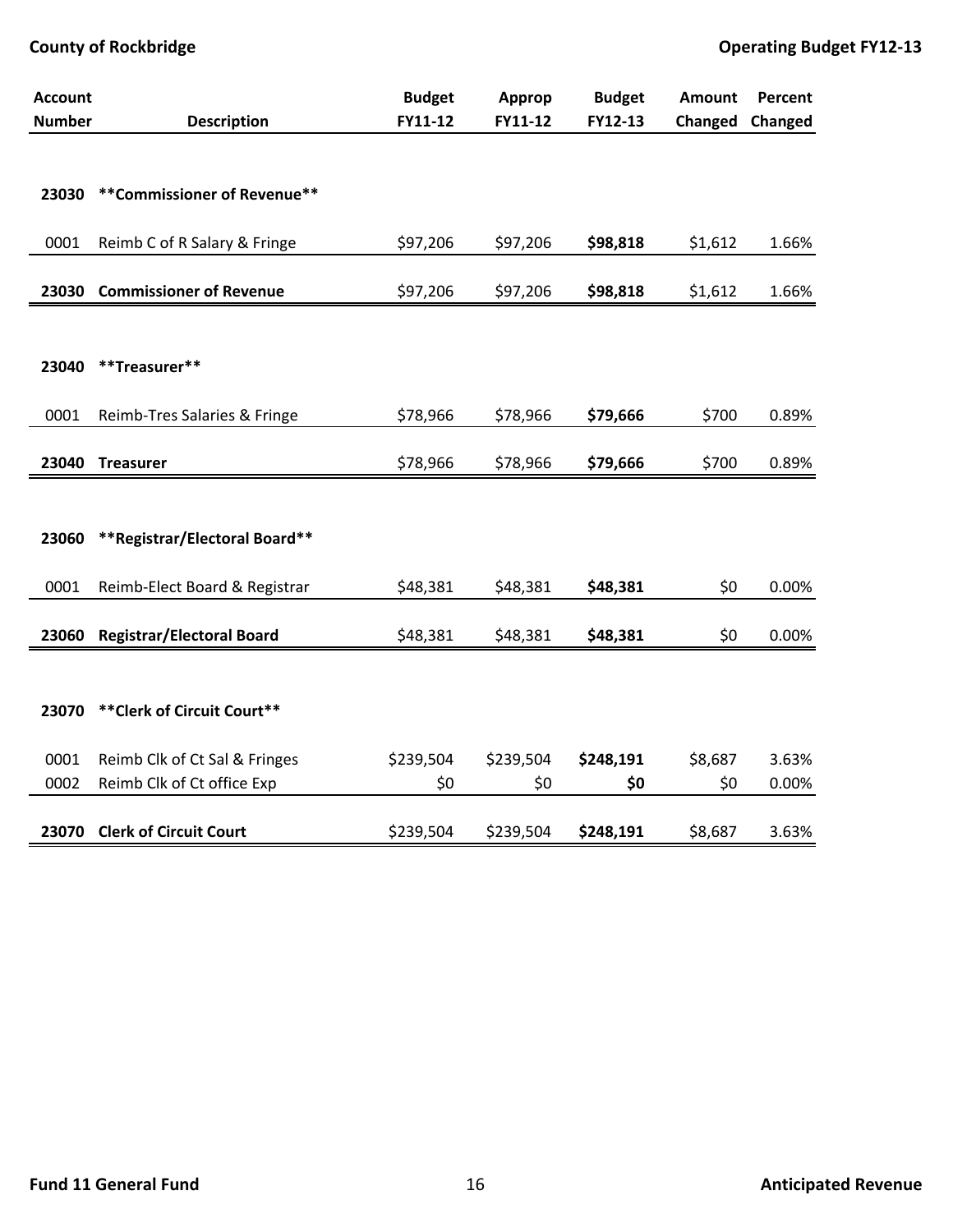| <b>Account</b> |                                     | <b>Budget</b> | <b>Approp</b> | <b>Budget</b>           | Amount    | Percent |
|----------------|-------------------------------------|---------------|---------------|-------------------------|-----------|---------|
| <b>Number</b>  | <b>Description</b>                  | FY11-12       | FY11-12       | FY12-13                 | Changed   | Changed |
|                |                                     |               |               |                         |           |         |
| 24000          | **Categorical Aid**                 |               |               |                         |           |         |
| 24040          | ** Other Categorical Aid**          |               |               |                         |           |         |
| 0011           | Refund-Health Dept                  | \$3,000       | \$3,000       | \$3,000                 | \$0       | 0.00%   |
| 0012           | Reimb-NBSWCD Sal. & Fringes         | \$112,279     | \$112,279     | \$117,018               | \$4,739   | 4.22%   |
| 0013           | <b>Fire Program Receipts</b>        | \$49,000      | \$49,000      | \$49,000                | \$0       | 0.00%   |
| 0017           | Criminal History Records Impr Grant | \$0           | \$0           | \$0                     | \$0       | 0.00%   |
| 0018           | Local Law Enf Block Grant           | \$0           | \$0           | \$0                     | \$0       | 0.00%   |
| 0019           | Grant-Violence Against Women        | \$29,567      | \$29,567      | \$29,567                | \$0       | 0.00%   |
| 0020           | Victim Witness Assistance Grant     | \$30,235      | \$30,235      | \$30,235                | \$0       | 0.00%   |
| 0023           | Grants                              | \$0           | \$0           | \$0                     | \$0       | 0.00%   |
| 0024           | <b>DSB Reimbursements</b>           | \$0           | \$0           | \$0                     | \$0       | 0.00%   |
| 0026           | Auto Tag Share                      | \$0           | \$0           | \$0                     | \$0       | 0.00%   |
| 0027           | <b>DMV Traffic Safety Grant</b>     | \$6,000       | \$6,000       | \$6,000                 | \$0       | 0.00%   |
| 0031           | <b>Emerg Management Grants</b>      | \$0           | \$0           | \$0                     | \$0       | 0.00%   |
| 0032           | Four For Life                       | \$21,200      | \$21,200      | \$21,200                | \$0       | 0.00%   |
| 0033           | <b>Wayfinding Signage Grant</b>     | \$0           | \$0           | \$0                     | \$0       | 0.00%   |
| 24040          | <b>Other Categorical Aid</b>        | \$251,281     | \$251,281     | \$256,020               | \$4,739   | 1.89%   |
|                |                                     |               |               |                         |           |         |
|                |                                     |               |               |                         |           |         |
| 28000          | **Refunds**                         |               |               |                         |           |         |
| 0001           | Auto Tax Refund                     | \$2,449,624   | \$2,449,624   | \$2,449,624             | \$0       | 0.00%   |
| 28000          | <b>Refunds</b>                      | \$2,449,624   |               | \$2,449,624 \$2,449,624 | \$0       | 0.00%   |
|                |                                     |               |               |                         |           |         |
| 20000          | <b>From the Commonwealth</b>        | \$4,689,116   | \$4,689,116   | \$4,789,472             | \$100,356 | 2.14%   |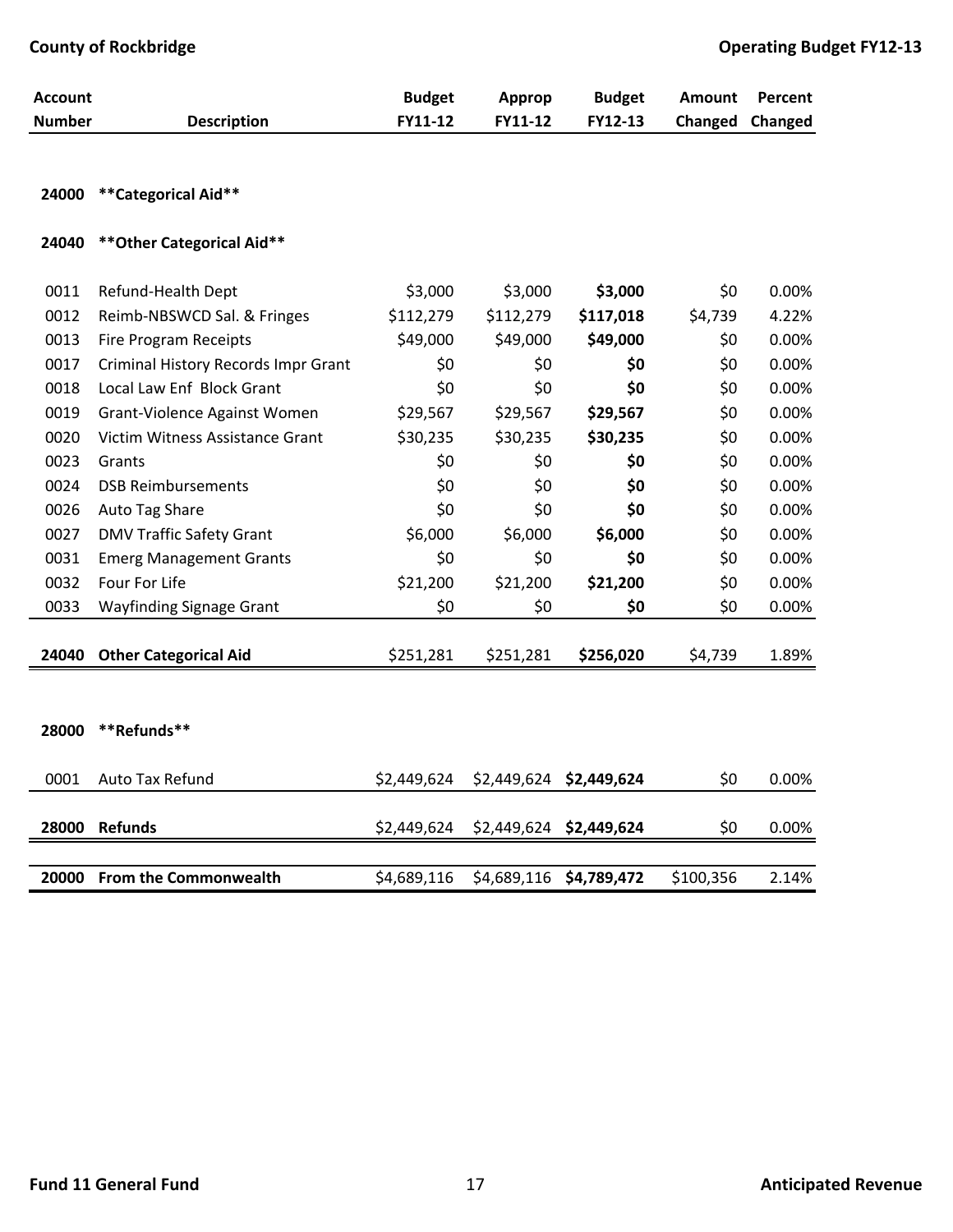| <b>Account</b> |                                 | <b>Budget</b> | Approp    | <b>Budget</b> | Amount    | Percent |
|----------------|---------------------------------|---------------|-----------|---------------|-----------|---------|
| <b>Number</b>  | <b>Description</b>              | FY11-12       | FY11-12   | FY12-13       | Changed   | Changed |
| 30000          | ** From Federal Government**    |               |           |               |           |         |
| 31010          | ** Payment In Lieu of Taxes**   |               |           |               |           |         |
| 0001           | Pmt in Lieu Taxes Fed Land      | \$65,000      | \$65,000  | \$65,000      | \$0       | 0.00%   |
| 31010          | <b>Payment In Lieu of Taxes</b> | \$65,000      | \$65,000  | \$65,000      | \$0       | 0.00%   |
|                |                                 |               |           |               |           |         |
| 31020          | ** Other Federal Revenues**     |               |           |               |           |         |
| 0001           | Rental Assistance Program       | \$58,056      | \$58,056  | \$60,000      | \$1,944   | 3.35%   |
| 0008           | <b>DHCD Planning Grant</b>      | \$0           | \$0       | \$0           | \$0       | 0.00%   |
| <b>XXXX</b>    | <b>QSCB Reimbursement</b>       | \$0           | \$0       | \$318,750     | \$318,750 | 0.00%   |
| 31020          | <b>Other Federal Revenues</b>   | \$58,056      | \$58,056  | \$378,750     | \$320,694 | 552.39% |
| 30000          | <b>Federal Revenue</b>          | \$123,056     | \$123,056 | \$443,750     | \$320,694 | 260.61% |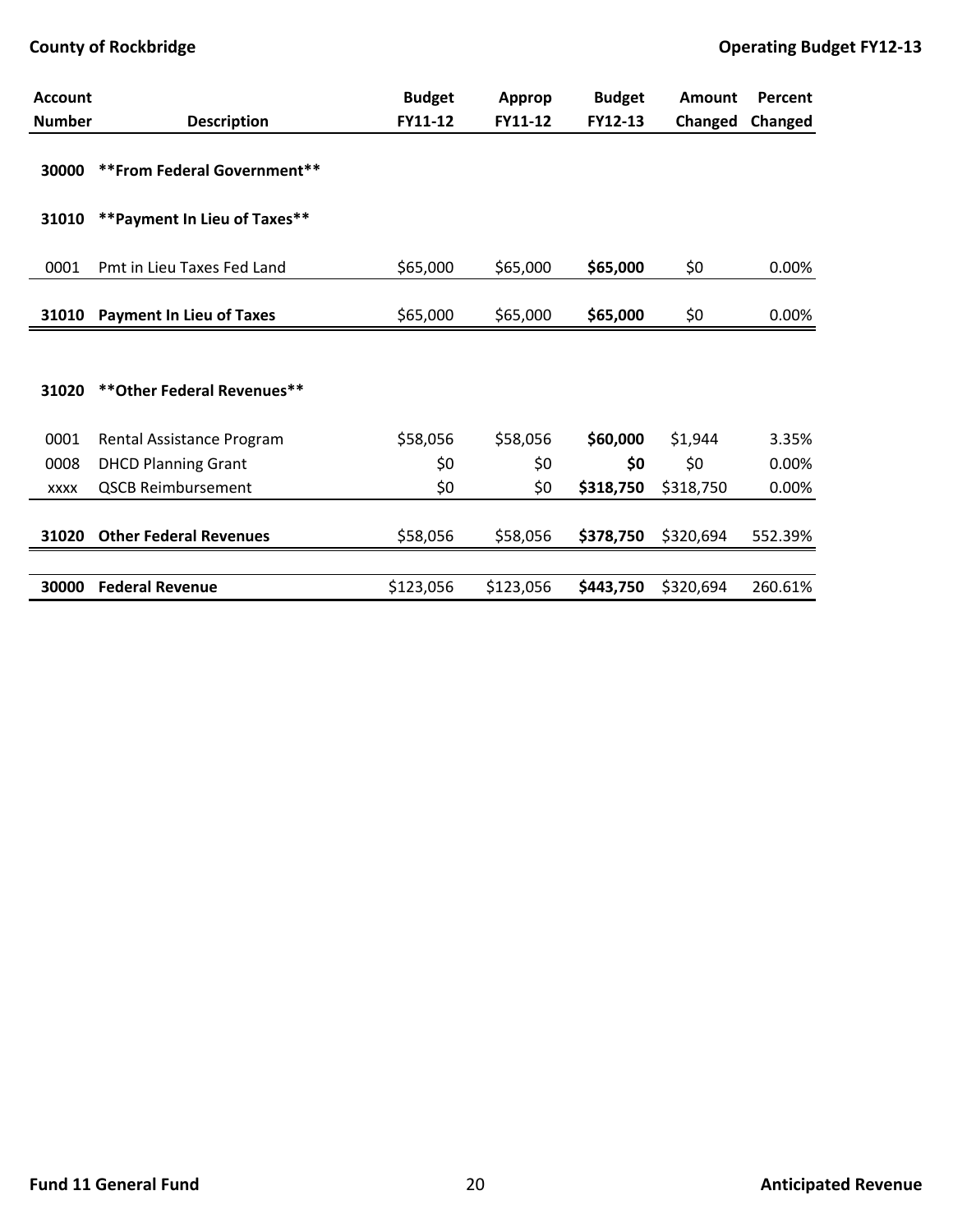| <b>Account</b> |                               | <b>Budget</b> | Approp   | <b>Budget</b> | Amount  | Percent |
|----------------|-------------------------------|---------------|----------|---------------|---------|---------|
| <b>Number</b>  | <b>Description</b>            | FY11-12       | FY11-12  | FY12-13       | Changed | Changed |
| 40000          | ** Other Sources**            |               |          |               |         |         |
| 41000          | **Non-Revenue Receipts**      |               |          |               |         |         |
| 41010          | **Insurance Recoveries**      |               |          |               |         |         |
| 0001           | Insurance Adjustments         | \$15,000      | \$15,000 | \$15,000      | \$0     | 0.00%   |
| 41010          | <b>Insurance Recoveries</b>   | \$15,000      | \$15,000 | \$15,000      | \$0     | 0.00%   |
|                |                               |               |          |               |         |         |
| 41030          | ** Court Case Settlements**   |               |          |               |         |         |
| 0001           | <b>Court Case Settlements</b> | \$0           | \$0      | \$200         | \$200   | 0.00%   |
| 41030          | <b>Court Case Settlements</b> | \$0           | \$0      | \$200         | \$200   | \$0     |
|                |                               |               |          |               |         |         |
| 41040          | **Proceeds From Loans**       |               |          |               |         |         |
| 0005           | Loan Proceeds-Vehicles        | \$0           | \$0      | \$0           | \$0     | 0.0%    |
|                | 41030 Proceeds From Loans     | \$0           | \$0      | \$0           | \$0     | 0.0%    |
| 40000          | <b>Other Revenue</b>          | \$15,000      | \$15,000 | \$15,200      | \$200   | 1.33%   |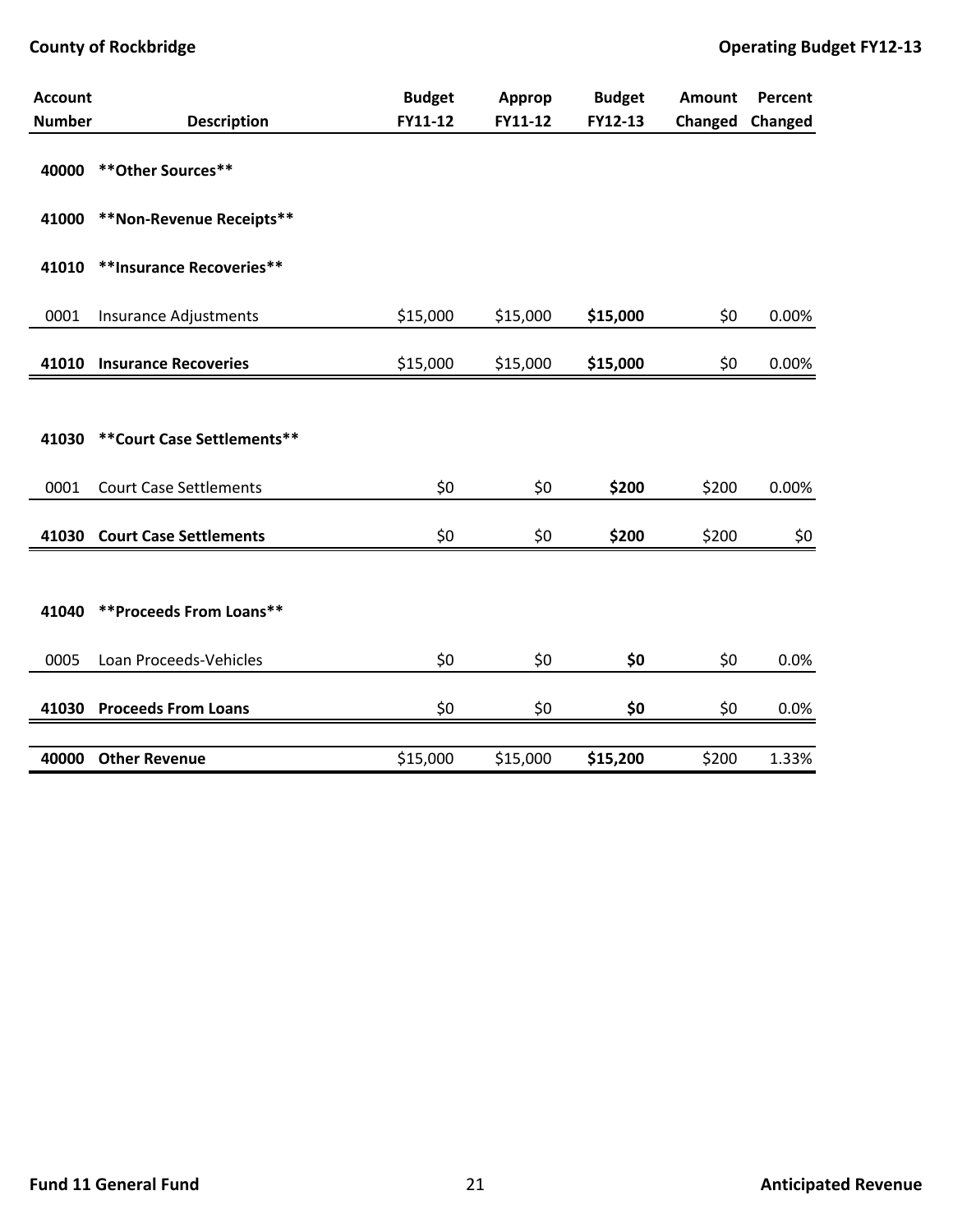| <b>Account</b> |                                         | <b>Budget</b> | Approp    | <b>Budget</b> | <b>Amount</b> | Percent |
|----------------|-----------------------------------------|---------------|-----------|---------------|---------------|---------|
| <b>Number</b>  | <b>Description</b>                      | FY11-12       | FY11-12   | FY12-13       | Changed       | Changed |
| 50000          | **Transfers**                           |               |           |               |               |         |
| 50010          | ** From Construction Fund**             |               |           |               |               |         |
| 0072           | <b>From Construction Fund</b>           | \$0\$         | \$0       | \$0           | \$0           | 0.00%   |
| 50010          | <b>From Construction</b>                | \$0           | \$0       | \$0           | \$0           | 0.00%   |
|                |                                         |               |           |               |               |         |
| 51010          | **From Reserve**                        |               |           |               |               |         |
| 0001           | <b>Transfer From Unenc. Reserves</b>    | \$0           | \$0       | \$0           | \$0           | 0.0%    |
| 0002           | <b>Transfer From Restricted Account</b> | \$210,000     | \$210,000 | \$210,000     | \$0           | 0.0%    |
| 51010          | <b>From Reserve</b>                     | \$210,000     | \$210,000 | \$210,000     | \$0           | 0.0%    |
|                |                                         |               |           |               |               |         |
| 50000          | <b>Transfers</b>                        | \$210,000     | \$210,000 | \$210,000     | \$0           | 0.0%    |